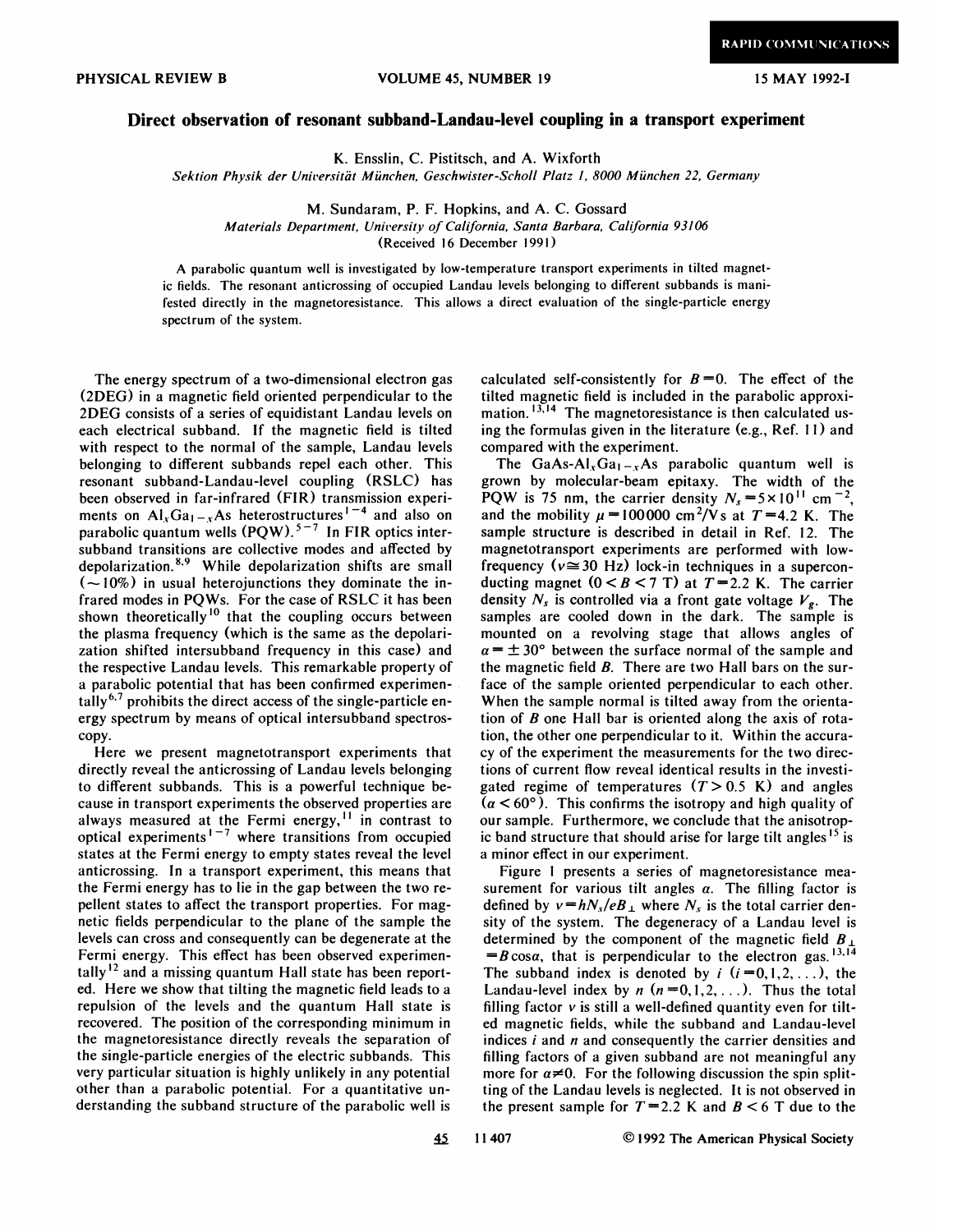

FIG. 1. Experimental magnetoresistance  $\rho_{xx}$  for constant  $N_s = 4.5 \times 10^{11}$  cm<sup>-2</sup> and various tilt angles a. The curves are vertically offset with respect to each other for clarity. The arrows indicate the positions of the filling factors.

relative modest electron mobility ( $\mu = 100000 \text{ cm}^2/\text{V s}$ ).

Via a suitable gate bias the carrier density in Fig. <sup>1</sup> is chosen such that the quantum Hall state for  $v=8$  is suppressed (see also Ref. 12) for  $\alpha=0$ . In this case the  $|i, n\rangle = |0, 2\rangle$  and  $|i, n\rangle = |1, 1\rangle$  states are degenerate at the Fermi energy. This situation is reflected in a maximum in the magnetoresistance  $\rho_{xx}$  at  $v=8$  and a missing quantum Hall plateau in the Hall resistance  $\rho_{xy}$ .<sup>12</sup> Since the existence of a quantum Hall plateau in  $\rho_{xy}$  is always correlated with a corresponding minimum in  $\rho_{xx}$  we will restrict the discussion to the behavior of  $\rho_{xx}$ . For increasing tilt angles the maximum in  $\rho_{xx}$  at  $v=8$  gradually turns into a minimum and is well pronounced at  $\alpha$  = 28.2°. At the same time the neighboring minima at  $v = 6$  and 10 exhibit the opposite behavior and disappear for large tilt angles. This fascinating observation is a direct manifestation of the level anticrossing in tilted magnetic fields. It allows the immediate determination of the single-particle subband separation from magnetotransport experiments. We can observe this effect each time a quantum Hall plateau is suppressed at  $\alpha=0$  and is recovered for finite  $\alpha$ . However, the strength of the resonant subband-Landaulevel coupling depends on the particular subband structure and the values of the respective quantum numbers. A detailed analysis of this problem is possible on the basis of simple algebra with the quantum numbers. This is not the focus of the present paper and we will restrict the following discussion on the situation of filling factor 8 as depicted in Fig. 1.

To understand the problem in a more quantitative way we have solved self-consistently Schrödinger and Poisson's equation for  $B = 0$ . Cyclotron resonance measurements on PQWs (Refs. 16 and 17) indicate that deviations of the cyclotron effective mass caused by the parabolic Al profile in the well are smaller than 1%. It is therefore justified to neglect nonparabolicity effects due to the varying Al con-

tent within the potential profile. For the calculation a constant effective mass of  $m^* = 0.067m_0$  has been used. It has been shown that the subband populations as well as the subband energies  $E_i$  depend on the magnetic field.<sup>18</sup> The magnitude of these effects is comparable to the typical Landau-level width  $(-0.5 \text{ meV})$  and therefore influences the detailed suppression behavior of a quantum Hall plateau. Here the decisive quantity is the level repulsion due to the parallel component of the magnetic field. Since this level separation is larger than typical effects of the magnetic field on the self-consistent subband structure itself it is justified to use a harmonic approximation for the evaluation of the level anticrossing even though the self-consistent potential is no longer parabolic. Consesen-consistent potential is no longer parabolic. Consequently the subband separation  $E_{10} = E_1 - E_0$  obtaine from the self-consistent calculation at  $B=0$  is used to model a parabolic potential with characteristic frequency  $\hbar \omega = E_{10}$ . This case can be solved analytically in a tilted magnetic field <sup>13,14</sup> and the level structure is obtained. We only consider two electrical subbands in accordance with the experimental situation. The magnetoconductance  $\sigma_{xx}$ is then calculated according to Ref. 11 with

$$
\sigma_{xx} = e^2/h \sum_{i,n} (n + \frac{1}{2}) \exp[-(E_F - E_{i,n})^2/\Gamma^2].
$$

The linewidth of the broadened Landau levels is chosen as The interviewed of the broadelied Landau levels is chosen a<br> $\Gamma = (0.5 \text{ meV}) \times (B(T))^{1/2}$ , a value that described reasonably well magnetocapacitance experiments on samples with similar mobilities.<sup>19</sup> Consequently, there are no adjustable parameters. Since the Hall resistance  $\rho_{xy}$ behaves almost classically in the regime of interest due to the suppression of the Hall plateaus, it is possible to assume  $\sigma_{xy} = -eN_s/B$  for the Hall conductivity, which then allows the magnetoresistance  $\rho_{xx}$  to be calculated. The energies  $E_{i,n}$  are calculated from the parabolic model<sup>13,1</sup> and the position of the Fermi energy  $E_F$  at a given magnetic field B is evaluated using the  $E_{i,n}$  and keeping  $N_s$ . constant. For  $\alpha=0$ , the energy spectrum is simply given by  $E_{i,n} = E_i + (n + \frac{1}{2}) \hbar \omega_c$  with  $\omega_c = eB/m$ . This theoretical method has proven very useful in explaining experiments for  $\alpha = 0$  (e.g., Refs. 12 and 20).

For tilted magnetic fields  $\alpha \neq 0$  hybrid electric-magnetic subbands are formed and  $i$  and  $n$  are no longer good quantum numbers, but new quantum numbers arise for a rotattum numbers, but new quantum numbers arise for a rotat<br>ed coordinate system. <sup>13,14</sup> Consequently, the carrier den sity of a given subband is not a well-defined quantity any more, especially in the vicinity of a resonant level anticrossing. Nevertheless, we will, in the following discussion, stick to i and n even for the tilted field case  $\alpha \neq 0$ , to accomplish a transparent picture of the experimental situation. Since  $\sigma_{xx}$  and therefore  $\rho_{xx}$  depend sensitively on i and  $n$ , care must be taken with the application of the transport theory'' to the tilted field case. Nevertheless, the position of the Fermi energy in the gap between the energy levels results in a minimum of  $\rho_{xx}$ , which is therefore well defined. More problematic are the heights and positions of the maxima in  $\rho_{xx}$ , since they depend more sensitively on the subband carrier densities and the quantum numbers. The results of this calculation are plotted in Fig. 2 in the same way as the corresponding experimental data in Fig. <sup>1</sup> is presented. The overall conformity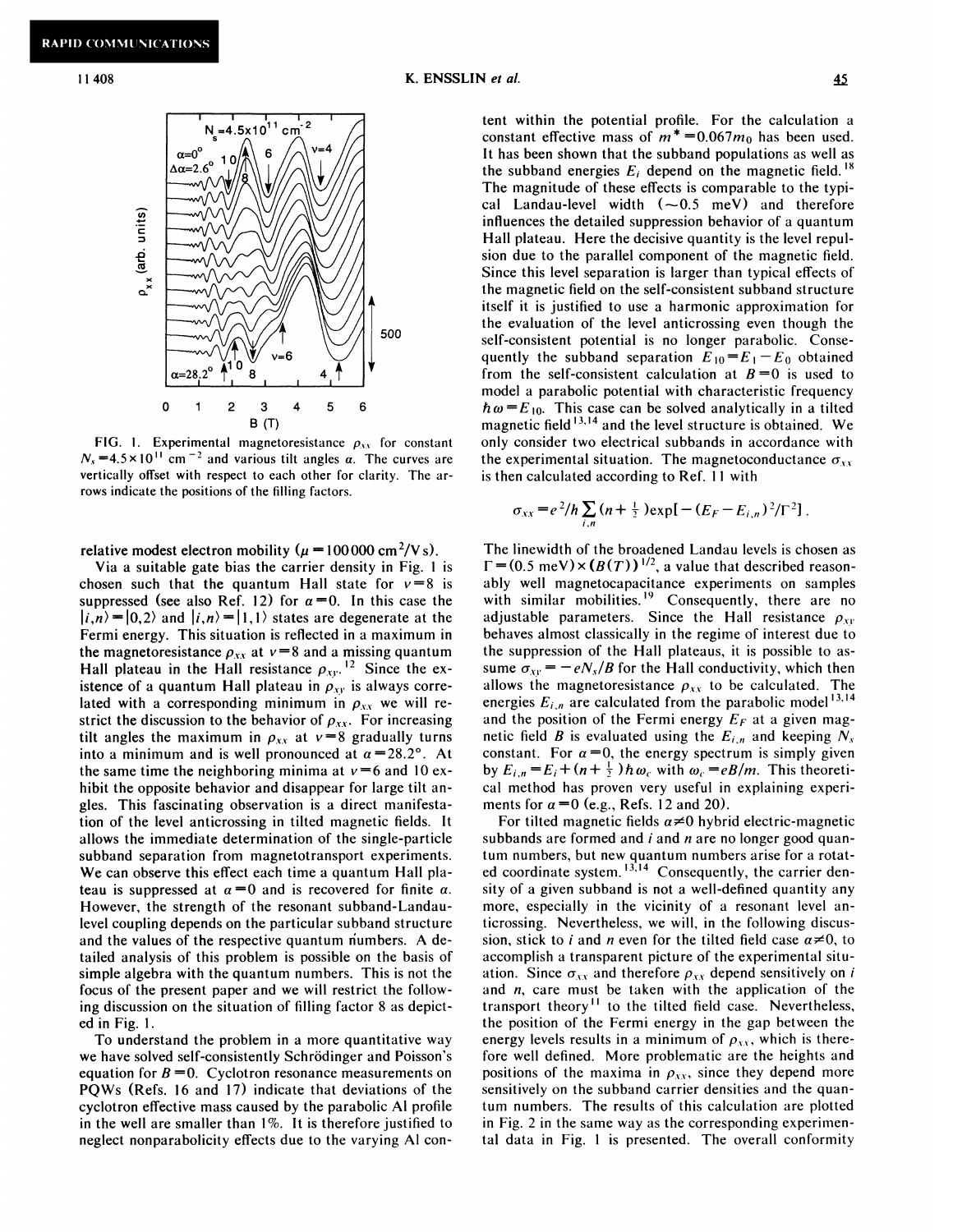

FIG. 2. Theoretical results presented in the same way as the experimental data in Fig. 1. The curves are plotted for only  $B > 1$  T where a decent number of Landau levels has to be considered for the calculation.

is overwhelming reflecting the justified approximations made in the calculations. The suppressed minimum (for  $\alpha=0$ ) of  $v=8$  is clearly recovered for large tilt angles while the neighboring minima at  $v=6$  and 10 endure the opposite fate. The  $\rho_{xx}$  scale is indicated on the right-hand side of Figs. <sup>1</sup> and 2. In the calculation the amplitude of the magnetoresistance oscillations is in general larger due to the negligence of localized states in the description of the Landau levels. The  $\rho_{xx}$  maximum between  $v = 4$  and 6 is clearly underestimated in the calculation because of the inappropriate use of the quantum numbers in the transport calculation. This does not, however, influence the position of the minima and the reappearance of  $v = 8$ .

The calculated energy-level structure for three typical situations is presented in Fig. 3. For the untilted case  $\alpha=0$  the linear Landau levels cross each other and, for  $v=8$ , the Landau level  $n=1$  of the upper subband  $i=1$  is degenerate with the Landau level  $n = 2$  of the lower subband  $i = 0$ . For the intermediate situation,  $\alpha = 15.4^{\circ}$ , these two Landau levels start to repel each other leading to a recovery of the minimum in  $\rho_{xx}$  at  $v = 8$ . The anticrossing occurs for  $E_{10} = \hbar \omega_c$ . From the experiment in Fig. <sup>l</sup> we deduce the magnetic field, where the minimum corresponding to filling factor  $v=8$  reappears and conclude that  $E_{10}=4.2$  meV in close agreement with the theoretical result (4.4 meV) from the self-consistent calculation. The design energy of the bare harmonic-oscillator potential is l0.7 meV which has been confirmed by optical intersubband spectroscopy. The observed intersubband separation of  $4.2$  meV indicates the flattening of the potential with increasing electron number and the good theoretical understanding of the self-consistent process. Simultaneously, the levels  $|i, n\rangle = |0,3\rangle$  and  $|i, n\rangle = |1,1\rangle$ (corresponding to  $v = 10$ ) move closer together. The repulsion is reduced because there  $\Delta n = 2$ . In first-order perturbation theory this level anticrossing is identically



FIG. 3. Calculated energy-level spectra for three different tilt angles and  $N_s = 4.5 \times 10^{11}$  cm<sup>-2</sup>. The hybrid electric-magnetic subbands are plotted by thin lines, the behavior of the Fermi energy is indicated by the thick line. The lower (upper) set of Landau levels extrapolates for  $B=0$  to  $(E_1-E_0)/2$  $[(E<sub>1</sub> - E<sub>0</sub>)3/2]$ , respectively.

zero. The same is true for the levels  $|0,2\rangle$  and  $|1,0\rangle$ . Therefore the minimum corresponding to  $v=6$  vanishes for large tilt angles, where the two levels are closer than the width of the Landau levels. Of course, in the limit of large tilt angles  $\alpha > 50^{\circ}$ , all levels repel each other strongly and all filling factors are again recovered as has been observed in Ref. 21. In the present calculation the diamagnetic shift of the electric subband energies caused by the parallel field component is inherently considered. It is, however, a weak effect  $( $0.5$  meV) and the level an$ ticrossing is the dominant cause of the recovery of the  $v = 8$  minimum in  $\rho_{xx}$ .

A number of transport experiments in tilted magnetic fields have been reported in the literature, e.g., Refs. 21-26, many of them devoted to the study of the fractional quantum Hall effect, e.g., Refs. 22 and 23. The transport properties of a parabolic well were investigated in Ref. 21 for large tilt angles  $\alpha > 45^{\circ}$  and the magnetic depopulation of the subband was observed similar to Ref. 26, where the infiuence of parallel fields was studied. In Ref. 24 a 50-nm-wide bulk doped quantum well was investigated and a bulklike behavior of the energy levels was found, once the magnetic quantization energies dominate the electric ones. A usual  $Al_xGa_{1-x}As$  heterostructure containing a 2DEG revealed activation energies in tilted magnetic fields that allowed estimations for the nonresonant coupling of the Landau levels in the system.<sup>25</sup> The resonant subband-Landau-level coupling, as it is reported in this paper, has not, to our knowledge, been observed so far in transport experiments. A crucial ingredient is the very particular subband structure of a parabolic well that can neither be realized in a bulk doped quantum well<sup>24</sup> nor in a usual 2DEG. The important fact that the subband separations in a PQW decrease for increasing carrier density is decisive for a relatively large amount of carriers in the upper subband. Thus a higher subband is not depopulated in a magnetic field, as it usually occurs in 2DEGs, but can gain carriers at the cost of